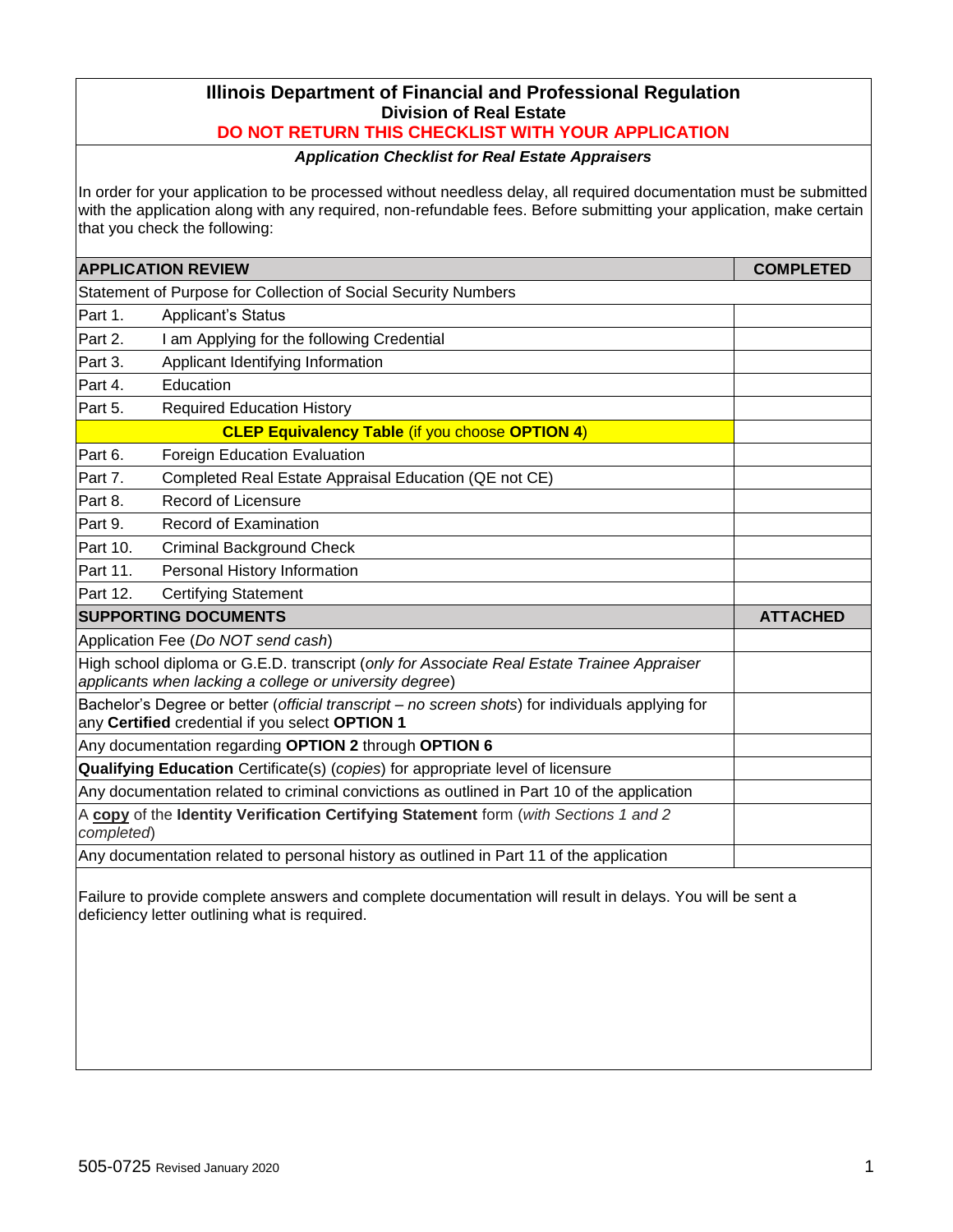### **Statement of Purpose for Collection of Social Security Numbers**

The **Identity Protection Act** (5 ILCS 179/1 *et seq*.) requires each local and State government agency to draft, approve, and implement an Identity-Protection Policy that includes a statement of the purpose or purposes for which the agency is collecting and using an individual's Social Security number (SSN). This statement of purpose is being provided to you because you have been asked by the Illinois Department of Financial and Professional Regulation to provide your SSN or because you requested a copy of this statement.

### **Why do we collect your Social Security number?**

You are being asked for your SSN for one or more of the following reasons:

- Application for licensure
- Complaint investigation
- Vendor services, such as executing contracts and/or billing
- Law enforcement investigation
- Child support collection
- Internal verification
- Administrative services
- Other:  $\_$

#### **What do we do with your Social Security number?**

We will only use your SSN for the purpose for which it was collected. We will not:

- Sell, lease, loan, trade, or rent your SSN to a third party for any purpose
- Publicly post or display your SSN
- Print your SSN on any card required for you to access our services
- Require you to transmit your SSN over the Internet, unless the connection is secure, or your SSN is encrypted
- Print your SSN on any materials that are mailed to you, unless State or Federal law requires that number to be on documents mailed to you, or unless we are confirming the accuracy of your SSN

Exceptions include, but are not limited to: disclosure pursuant to a court order, warrants, or subpoena; disclosure to ensure safety; disclosure for internal verification or administrative purposes; disclosure for collection of delinquent child support or of any state debt or to a governmental agency to assist with an investigation or the prevention of fraud; and disclosure to investigate or prevent fraud, to conduct background checks, to collect debt, to obtain a credit report, as allowable under the federal Gramm-Leach-Bliley Act, and to locate missing persons who are due benefits, such as a pension or unclaimed property.

Exceptions include but are not limited to: material mailed in connection with the administration of the Unemployment Insurance Act; material mailed in connection with any tax administered by the Department of Revenue; and documents sent as part of an application or enrollment process or to establish, amend, or terminate an account, contract, or policy or to confirm the accuracy of the SSN.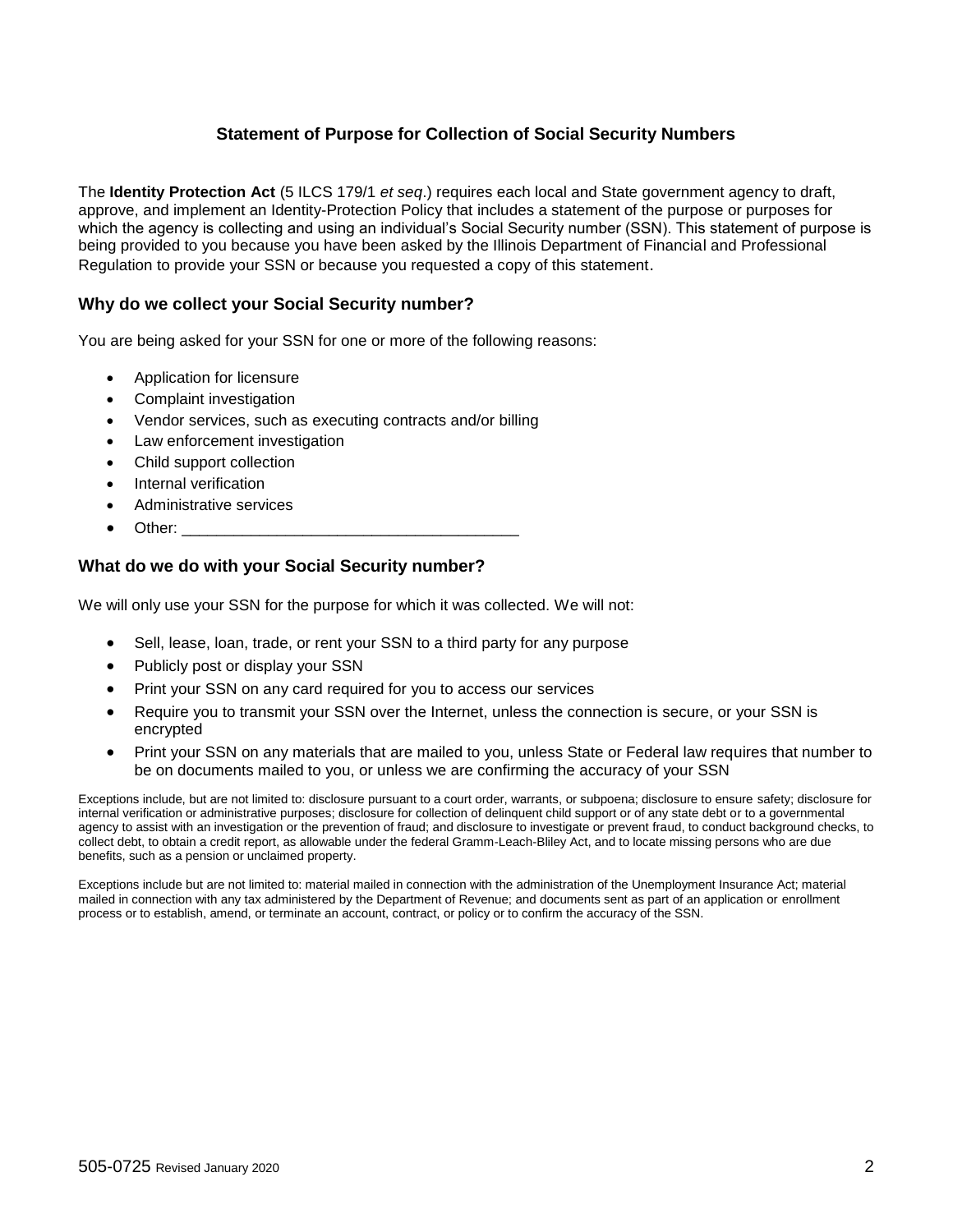|                                                                                                                        | REAL ESTATE APPRAISER APPLICATION FOR LICENSURE                                                                                                                                 |                                                   |               |               |                 | <b>PRIMARY DOCUMENT</b>                                                                                                                                                                                                                                                                                                                                                                                                                                                                                                                                                                |
|------------------------------------------------------------------------------------------------------------------------|---------------------------------------------------------------------------------------------------------------------------------------------------------------------------------|---------------------------------------------------|---------------|---------------|-----------------|----------------------------------------------------------------------------------------------------------------------------------------------------------------------------------------------------------------------------------------------------------------------------------------------------------------------------------------------------------------------------------------------------------------------------------------------------------------------------------------------------------------------------------------------------------------------------------------|
|                                                                                                                        | ILLINOIS DEPARTMENT OF FINANCIAL AND PROFESSIONAL REGULATION<br>Division of Real Estate<br>320 West Washington Street, 3rd Floor<br>Springfield, Illinois 62786<br>800-560-6420 |                                                   |               |               |                 |                                                                                                                                                                                                                                                                                                                                                                                                                                                                                                                                                                                        |
|                                                                                                                        |                                                                                                                                                                                 |                                                   |               |               |                 | 557 / 556 / 553                                                                                                                                                                                                                                                                                                                                                                                                                                                                                                                                                                        |
|                                                                                                                        |                                                                                                                                                                                 |                                                   |               |               |                 | PURPOSE: This application is to qualify for EXAMINATION to become a CERTIFIED RESIDENTIAL REAL ESTATE APPRAISER (556) OR<br>CERTIFIED GENERAL REAL ESTATE APPRAISER (553), and for ASSOCIATE REAL ESTATE TRAINEE APPRAISERS with NO exam.                                                                                                                                                                                                                                                                                                                                              |
|                                                                                                                        | apprentices from this or any other jurisdiction are ineligible to receive a credential through endorsement.                                                                     |                                                   |               |               |                 | ENDORSEMENT: If you are accepted by ENDORSEMENT, you will NOT have to sit for the Illinois exam. Trainees, interns, assistants, or                                                                                                                                                                                                                                                                                                                                                                                                                                                     |
|                                                                                                                        | AND IS NOT REFUNDABLE. This application expires three years from the date in which it is received.                                                                              |                                                   |               |               |                 | <b>DIRECTIONS:</b> Carefully follow the steps outlined within the instructions. Type or print legibly. The application must be completed in its<br>entirety. You must complete all sections. If an area is not applicable, please indicate "N/A". Incomplete applications or applications completed<br>that do not comply with the instructions will be returned to the applicant causing delays. All spaces requiring a signature must contain an<br>original ink signature; copies or digital representations are not acceptable. THE APPLICATION FEE MUST ACCOMPANY THE APPLICATION |
|                                                                                                                        | PART 1. APPLICANT'S STATUS (Check the ONE box that best describes your status)                                                                                                  |                                                   |               |               |                 |                                                                                                                                                                                                                                                                                                                                                                                                                                                                                                                                                                                        |
| in Illinois.                                                                                                           | This is the first time I have made application for this profession                                                                                                              |                                                   |               | requirements. |                 | My application for this profession had previously been denied<br>in Illinois. I am reapplying since I have fulfilled additional                                                                                                                                                                                                                                                                                                                                                                                                                                                        |
| am now reapplying.                                                                                                     | I have previously made application for this profession in<br>Illinois; however, my previous application has expired and I                                                       |                                                   |               | Other:        |                 |                                                                                                                                                                                                                                                                                                                                                                                                                                                                                                                                                                                        |
|                                                                                                                        | PART 2. I AM APPLYING FOR THE FOLLOWING CREDENTIAL (Check only ONE)                                                                                                             |                                                   |               |               |                 |                                                                                                                                                                                                                                                                                                                                                                                                                                                                                                                                                                                        |
|                                                                                                                        | Associate Real Estate Trainee Appraiser<br>$\equiv$ \$225                                                                                                                       | Certified Residential Real Estate Appraiser       | $\Box$ \$ 315 |               |                 | Certified General Real Estate Appraiser<br>$\Box$ \$ 315                                                                                                                                                                                                                                                                                                                                                                                                                                                                                                                               |
|                                                                                                                        | Licensure Method - Check only one                                                                                                                                               |                                                   |               |               |                 |                                                                                                                                                                                                                                                                                                                                                                                                                                                                                                                                                                                        |
|                                                                                                                        | Associate Real Estate Trainee Appraiser - NO EXAM                                                                                                                               |                                                   |               |               |                 | Applicant for Certified Appraiser - Examination Required                                                                                                                                                                                                                                                                                                                                                                                                                                                                                                                               |
|                                                                                                                        |                                                                                                                                                                                 | Endorsement (If licensed in another jurisdiction) |               |               |                 |                                                                                                                                                                                                                                                                                                                                                                                                                                                                                                                                                                                        |
|                                                                                                                        | PART 3. APPLICANT IDENTIFYING INFORMATION                                                                                                                                       |                                                   |               |               |                 |                                                                                                                                                                                                                                                                                                                                                                                                                                                                                                                                                                                        |
| Name (Last, First, MI)                                                                                                 |                                                                                                                                                                                 |                                                   |               |               |                 | <b>Social Security Number</b>                                                                                                                                                                                                                                                                                                                                                                                                                                                                                                                                                          |
| Permanent Mailing Address (P.O. boxes and retail postal facilities are not permitted as an official address of record) |                                                                                                                                                                                 |                                                   |               |               |                 |                                                                                                                                                                                                                                                                                                                                                                                                                                                                                                                                                                                        |
| City                                                                                                                   |                                                                                                                                                                                 |                                                   |               | <b>State</b>  | <b>Zip Code</b> | County                                                                                                                                                                                                                                                                                                                                                                                                                                                                                                                                                                                 |
| Maiden, Given Surname, or other name(s) under which supporting documents will be submitted                             |                                                                                                                                                                                 |                                                   |               |               |                 |                                                                                                                                                                                                                                                                                                                                                                                                                                                                                                                                                                                        |
| Date of Birth (MM/DD/YYYY)                                                                                             |                                                                                                                                                                                 |                                                   |               |               |                 |                                                                                                                                                                                                                                                                                                                                                                                                                                                                                                                                                                                        |
|                                                                                                                        | Telephone where you can be reached                                                                                                                                              |                                                   |               |               |                 |                                                                                                                                                                                                                                                                                                                                                                                                                                                                                                                                                                                        |
| Daytime (Required)                                                                                                     |                                                                                                                                                                                 | Cell                                              |               |               | Home            |                                                                                                                                                                                                                                                                                                                                                                                                                                                                                                                                                                                        |
| E-Mail (Required)                                                                                                      |                                                                                                                                                                                 |                                                   |               |               |                 |                                                                                                                                                                                                                                                                                                                                                                                                                                                                                                                                                                                        |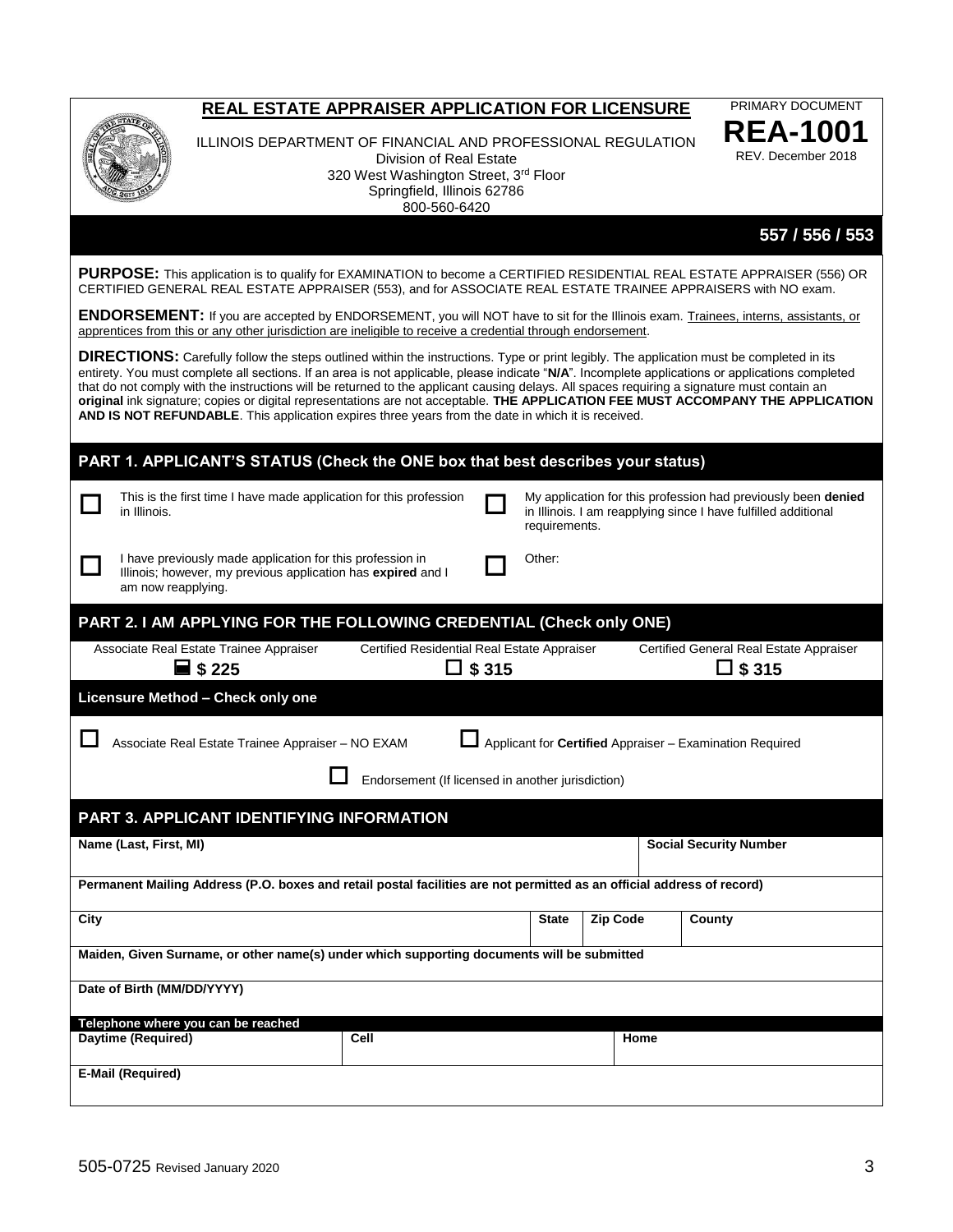## **PART 4. EDUCATION**

#### **PLEASE NOTE:**

Every person who desires to obtain an **Associate Real Estate Trainee Appraiser**, **State Certified Residential Real Estate Appraiser** or a **State Certified General Real Estate Appraiser** credential must be no less than **eighteen** (**18**) years of age at the time of application.

**HIGH SCHOOL EDUCATION OR G.E.D.**

**It is mandatory that an applicant has obtained either a high school diploma, the equivalent of a high school diploma or a G.E.D. in order to qualify for any Appraiser license.** 

#### **FORMAL EDUCATION OPTIONS**

As of *November 26, 2018*, the Administrative Rules (1455.150) were amended to reflect recommended changes in the AQB's formal education requirement for obtaining a **State Certified Residential Real Estate Appraiser** or a **State Certified General Real Estate Appraiser** credential.

Please indicate which **Option** you are choosing (*choose ONLY one*):

| Option 1 $\Box$ | Bachelor's Degree or higher or equivalent from an accredited college, community college or university                                                                                                                                                                                                                                                                                                                                                                                                                                                        |  |  |
|-----------------|--------------------------------------------------------------------------------------------------------------------------------------------------------------------------------------------------------------------------------------------------------------------------------------------------------------------------------------------------------------------------------------------------------------------------------------------------------------------------------------------------------------------------------------------------------------|--|--|
| Option 2 $\Box$ | Associates Degree in a field of study related to:<br>Business Administration; or<br>Accounting: or<br>Finance; or<br>Economics; or<br><b>Real Estate</b>                                                                                                                                                                                                                                                                                                                                                                                                     |  |  |
| Option $3l$     | Successful completion of 30 semester hours of college-level courses in each of the following topic areas:<br>English Composition - 3 hours;<br>Microeconomics - 3 hours<br>Macroeconomics - 3 hours<br>$Financee - 3 hours$<br>Algebra, Geometry, or Higher Math - 3 hours<br>Statistics - 3 hours<br>Computer Science - 3 hours<br>Business Law or Real Estate Law - 3 hours<br>Two elective courses in any of the previous topics in Option 3 or in:<br>Accounting, Geography, Agricultural, Economics, Business Management, or Real Estate - 3 hours each |  |  |
| Option 4 $\Box$ | Successful completion of at least 30 semester hours of College Level Examination Program (CLEP)<br>examinations that cover each of the following CLEP Equivalency (see CLEP table)                                                                                                                                                                                                                                                                                                                                                                           |  |  |
| Option 5 $L$    | Any combination of Option 3 and Option 4 that includes all the topics identified                                                                                                                                                                                                                                                                                                                                                                                                                                                                             |  |  |
| Option 6 $\Box$ | No college-level education provided that the applicant held an ACTIVE license as a Licensed Residential<br>credential (in Illinois a 154 or 554 prefix) for a minimum of five (5) years and have no record of any adverse,<br>final, and non-appealable enforcement action affecting the Licensed Residential Appraiser's legal eligibility to<br>engage in appraisal practice within the five years immediately preceding the date of application for a Certified<br>Residential credential.                                                                |  |  |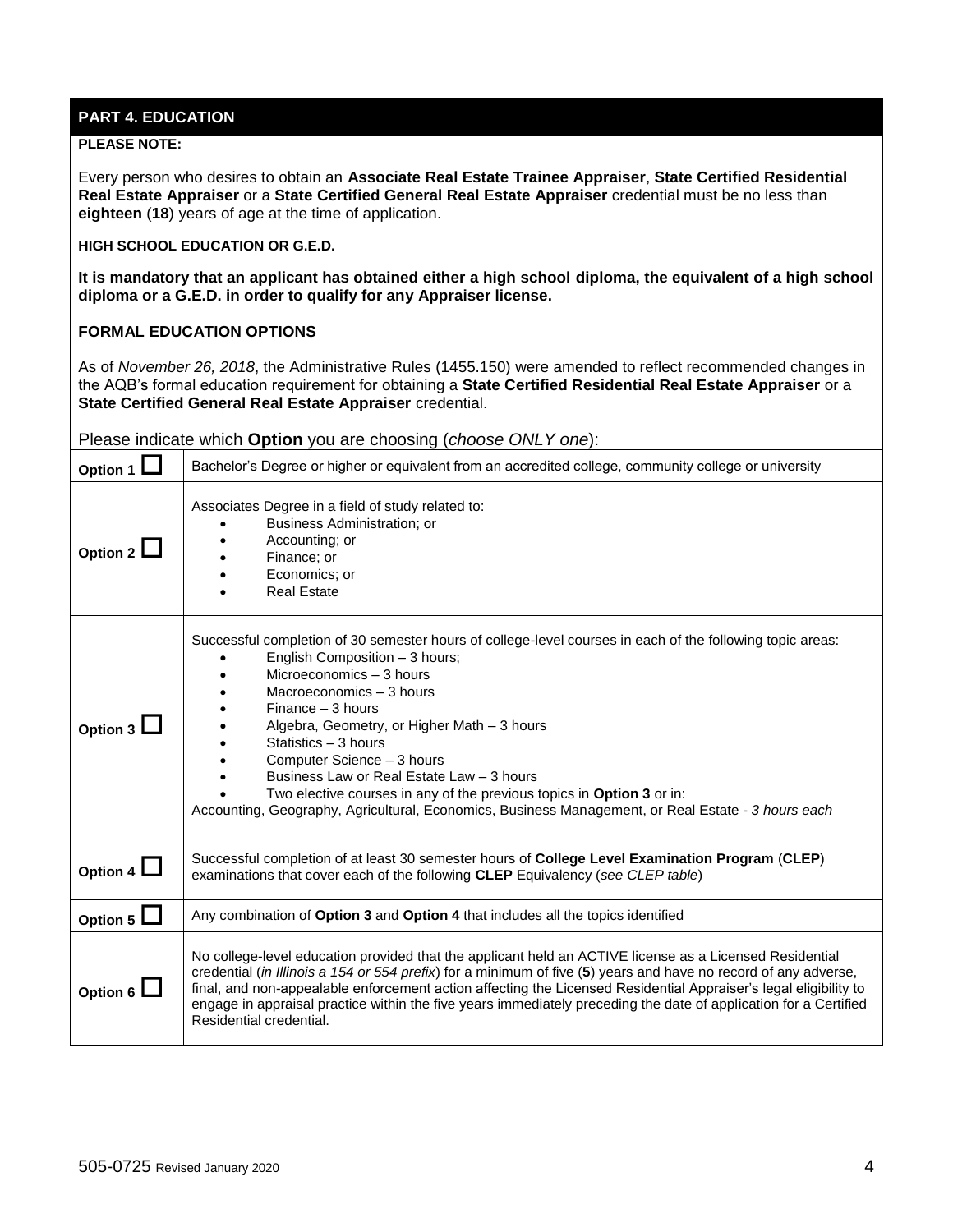| <b>CLEP EQUIVALENCY TABLE</b>                                        |        |  |                                                      |                       |  |  |  |
|----------------------------------------------------------------------|--------|--|------------------------------------------------------|-----------------------|--|--|--|
| <b>CLEP Semester</b><br><b>CLEP Exams</b><br><b>Hours Granted</b>    |        |  | <b>Applicable College Courses</b>                    |                       |  |  |  |
| College Algebra                                                      | 3      |  | Algebra, Geometry, Statistics, or Higher Mathematics |                       |  |  |  |
| <b>College Composition</b>                                           | 6      |  | <b>English Composition</b>                           |                       |  |  |  |
| <b>College Composition Modular</b>                                   | 3      |  | <b>English Composition</b>                           |                       |  |  |  |
| <b>College Mathematics</b>                                           | 6      |  | Algebra, Geometry, Statistics, or Higher Mathematics |                       |  |  |  |
| Principles of Macroeconomics                                         | 3      |  | Macroeconomics or Finance                            |                       |  |  |  |
| Principles of Microeconomics                                         | 3      |  | Microeconomics or Finance                            |                       |  |  |  |
| <b>Introductory Business Law</b>                                     | 3      |  | <b>Business Law or Real Estate Law</b>               |                       |  |  |  |
| <b>Computer Science</b>                                              | 3      |  | <b>Information Systems</b>                           |                       |  |  |  |
|                                                                      |        |  |                                                      |                       |  |  |  |
| <b>PART 5. FORMAL EDUCATION</b>                                      |        |  |                                                      |                       |  |  |  |
| Identify the schools you've attended beginning with the most recent: |        |  |                                                      |                       |  |  |  |
| <b>University or College</b>                                         |        |  | <b>Location (City, State or City, Country)</b>       |                       |  |  |  |
| <b>Attended From:</b>                                                | Until: |  | <b>Type of Degree Earned</b>                         | <b>Field of Study</b> |  |  |  |
| <b>University or College</b>                                         |        |  | <b>Location (City, State or City, Country)</b>       |                       |  |  |  |
| <b>Attended From:</b>                                                | Until: |  | <b>Type of Degree Earned</b>                         | <b>Field of Study</b> |  |  |  |
| <b>University or College</b>                                         |        |  | <b>Location (City, State or City, Country)</b>       |                       |  |  |  |
| <b>Attended From:</b>                                                | Until: |  | <b>Type of Degree Earned</b>                         | <b>Field of Study</b> |  |  |  |
| <b>High School</b>                                                   |        |  | <b>Location (City, State or City, Country)</b>       |                       |  |  |  |
| <b>Attended From:</b>                                                | Until: |  | <b>Graduated - Month and Year</b>                    |                       |  |  |  |
| PART 6. FOREIGN EDUCATION EVALUATION                                 |        |  |                                                      |                       |  |  |  |

In order to become licensed in Illinois, foreign applicants must have been prepared outside of the United States, meet all coursework and testing requirements, be legally eligible for employment in the United States, and meet all other requirements detailed in Illinois statute and rules.

If you have foreign credentials, you will need to obtain an evaluation of them that converts the foreign educational credentials to equivalent American semester credits and courses. The evaluation will need to specify the grade level for which you prepared. It will also need to indicate the American degree equivalence of your foreign credentials.

We require the original foreign credential evaluation report and copies of your foreign documents made from originals. The following organizations have met the requirements of the Illinois Administrative Code to qualify as evaluation sources.

**<https://www.isbe.net/Documents/foreign-cred-eval-svcs.pdf#search=foreign>**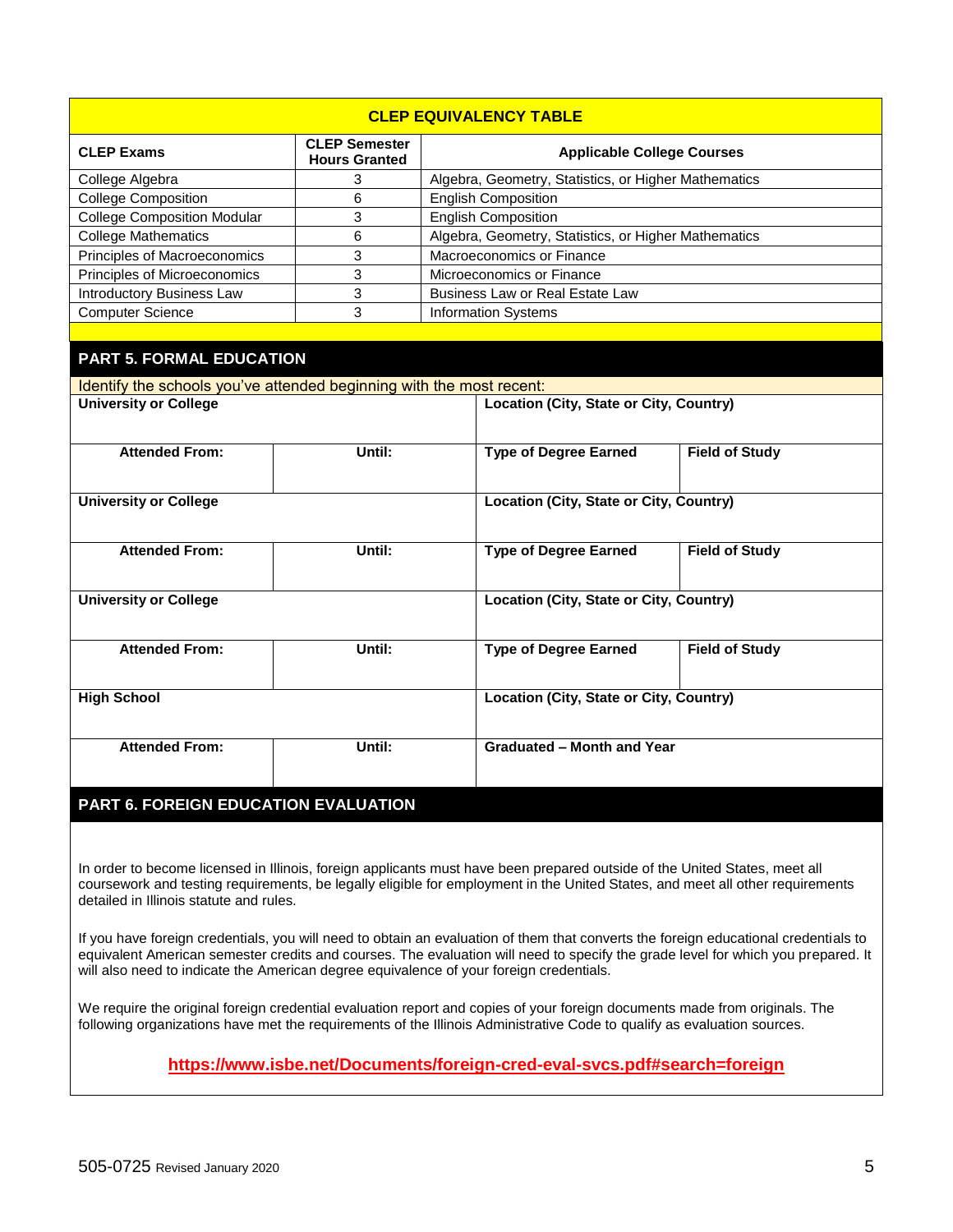### **PART 7. COMPLETED REAL ESTATE APPRAISAL EDUCATION – CE Does Not Substitute for QE**

**To receive credit, courses must be documented by the approved course provider. List each course by provider, course name (***and course number, if any***), month and year attended, credit hours and course license number; then, attach course provider documentation (***original sealed transcripts***). No screen shots. Copies of course certificates are acceptable. Education is subject to verification by the Division.**

| <b>Total Qualifying Education Hour Requirements for Each Credential:</b>                                                                                                    |                                   |  |                                                                                        |  |                                                                                    |              |              |  |
|-----------------------------------------------------------------------------------------------------------------------------------------------------------------------------|-----------------------------------|--|----------------------------------------------------------------------------------------|--|------------------------------------------------------------------------------------|--------------|--------------|--|
| <b>Associate Real Estate Appraiser Trainee</b><br>75 hours of appraisal education*<br>Plus 3 hours - AQB Supervisor/Trainee<br><b>Course</b> prior to issue of credential** |                                   |  | <b>Certified Residential Real Estate Appraiser</b><br>200 hours of appraisal education |  | <b>Certified General Real Estate Appraiser</b><br>300 hours of appraisal education |              |              |  |
| <b>Education Provider</b>                                                                                                                                                   | <b>Course Name &amp; Number</b>   |  | <b>Month/Year</b>                                                                      |  | <b>Course License No.</b><br>(if any)                                              | <b>State</b> | <b>Hours</b> |  |
|                                                                                                                                                                             | <b>Basic Appraisal Principles</b> |  |                                                                                        |  |                                                                                    |              | 30           |  |
|                                                                                                                                                                             | <b>Basic Appraisal Procedures</b> |  |                                                                                        |  |                                                                                    |              | 30           |  |
|                                                                                                                                                                             | <b>15-Hour National USPAP</b>     |  |                                                                                        |  |                                                                                    |              | 15           |  |
|                                                                                                                                                                             |                                   |  |                                                                                        |  |                                                                                    |              |              |  |
|                                                                                                                                                                             |                                   |  |                                                                                        |  |                                                                                    |              |              |  |
|                                                                                                                                                                             |                                   |  |                                                                                        |  |                                                                                    |              |              |  |
|                                                                                                                                                                             |                                   |  |                                                                                        |  |                                                                                    |              |              |  |
|                                                                                                                                                                             |                                   |  |                                                                                        |  |                                                                                    |              |              |  |
|                                                                                                                                                                             |                                   |  |                                                                                        |  |                                                                                    |              |              |  |
|                                                                                                                                                                             |                                   |  |                                                                                        |  |                                                                                    |              |              |  |
|                                                                                                                                                                             |                                   |  |                                                                                        |  |                                                                                    |              |              |  |
|                                                                                                                                                                             |                                   |  |                                                                                        |  |                                                                                    |              |              |  |

\* For Associate Real Estate Trainee Appraiser applicants **ONLY** – the three core courses that comprise the required 75 hours **CANNOT** be *more* than five years old from the date of application.

\*\* For Associate Real Estate Trainee Appraiser applicants **ONLY** – you will NOT be issued your *first* trainee credential until you provide evidence that you've completed either the **6-Hour Illinois Supervisor-Trainee Course** or at a minimum, the **3-Hour AQB** portion of the **Supervisor-Trainee Course** followed by the **Illinois** 3-Hour portion within one-year of issue.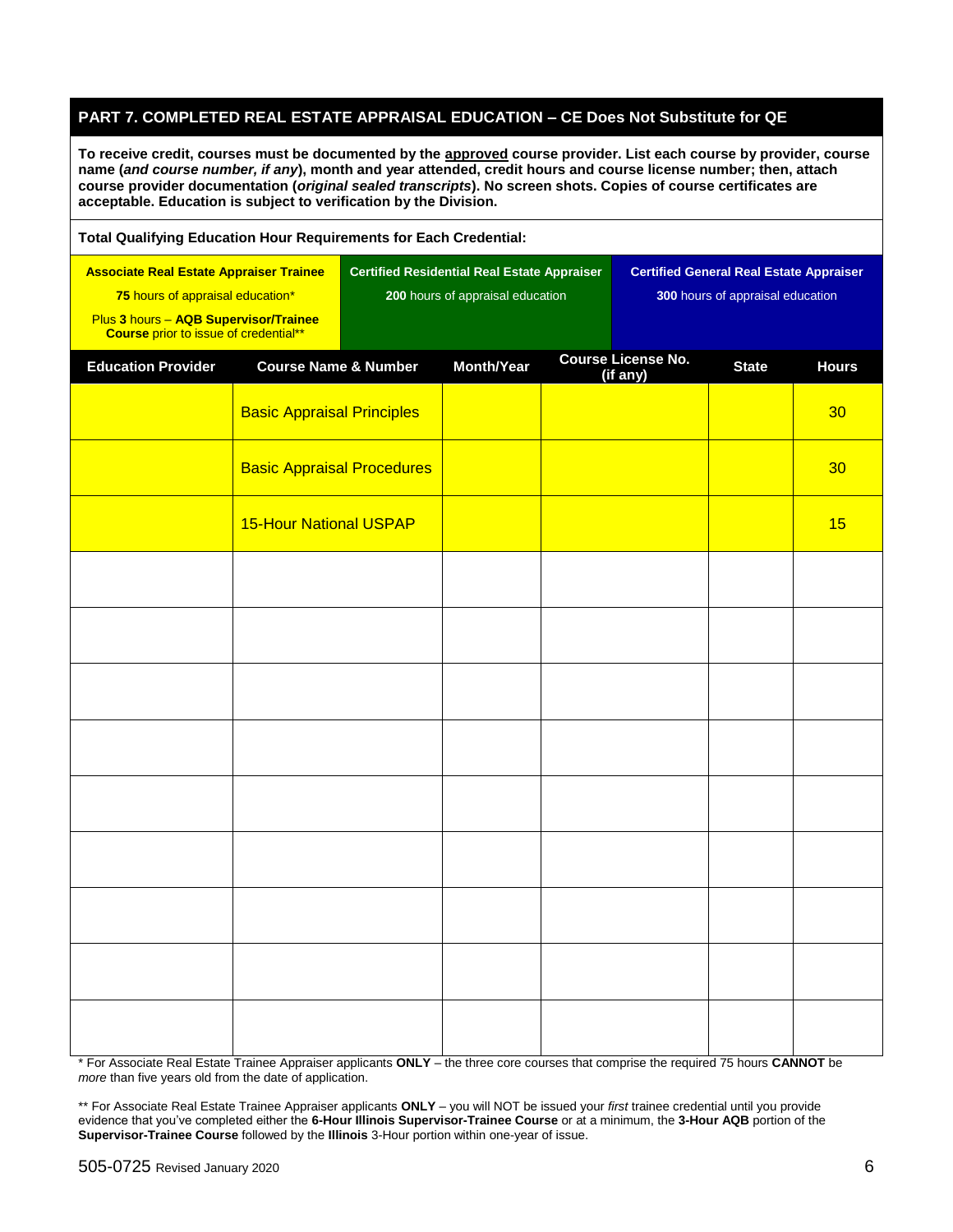## **PART 8. RECORD OF LICENSURE**

If you have ever been licensed to practice Real Estate Appraisal in Illinois or any other jurisdiction, you must complete the information requested below. This also applies to temporary practice, trainee, real estate appraisal course provider, appraisal management company registrations, apprenticeship licenses, or permits. Failure to disclose all (*active, inactive or expired*) licenses and/or permits may result in the denial of this application or revocation of an issued license and a fine of up to \$25,000.

#### **If this Section does not apply, please indicate below as "N/A" in the STATE field.**

| <b>STATE</b> | <b>PROFESSION NAME</b> | <b>LICENSE or</b><br><b>REGISTRATION</b><br><b>NUMBER</b> | <b>DATE OF ISSUANCE</b> | <b>LICENSE STATUS</b><br>(Active, Expired, etc) |
|--------------|------------------------|-----------------------------------------------------------|-------------------------|-------------------------------------------------|
|              |                        |                                                           |                         |                                                 |
|              |                        |                                                           |                         |                                                 |
|              |                        |                                                           |                         |                                                 |
|              |                        |                                                           |                         |                                                 |
|              |                        |                                                           |                         |                                                 |
|              |                        |                                                           |                         |                                                 |
|              |                        |                                                           |                         |                                                 |

**(If additional space is needed, attach a separate sheet.)**

## **PART 9. RECORD OF EXAMINATION**

If you have ever taken an examination in Illinois or any other state for the appraisal profession, you must complete the information requested below. EACH EXAMINATION ATTEMPT MUST BE SHOWN. Failure to disclose an examination attempt may result in the denial of your application or revocation of an issued license and a fine of up to \$25,000. **If this Section is not applicable, please indicate below as "N/A."**

| <b>STATE</b> | <b>NAME OF EXAMINATION</b> | <b>MONTH/YEAR</b> | <b>EXAM RESULTS</b><br>(Passed, Failed) |
|--------------|----------------------------|-------------------|-----------------------------------------|
|              |                            |                   |                                         |
|              |                            |                   |                                         |
|              |                            |                   |                                         |
|              |                            |                   |                                         |
|              |                            |                   |                                         |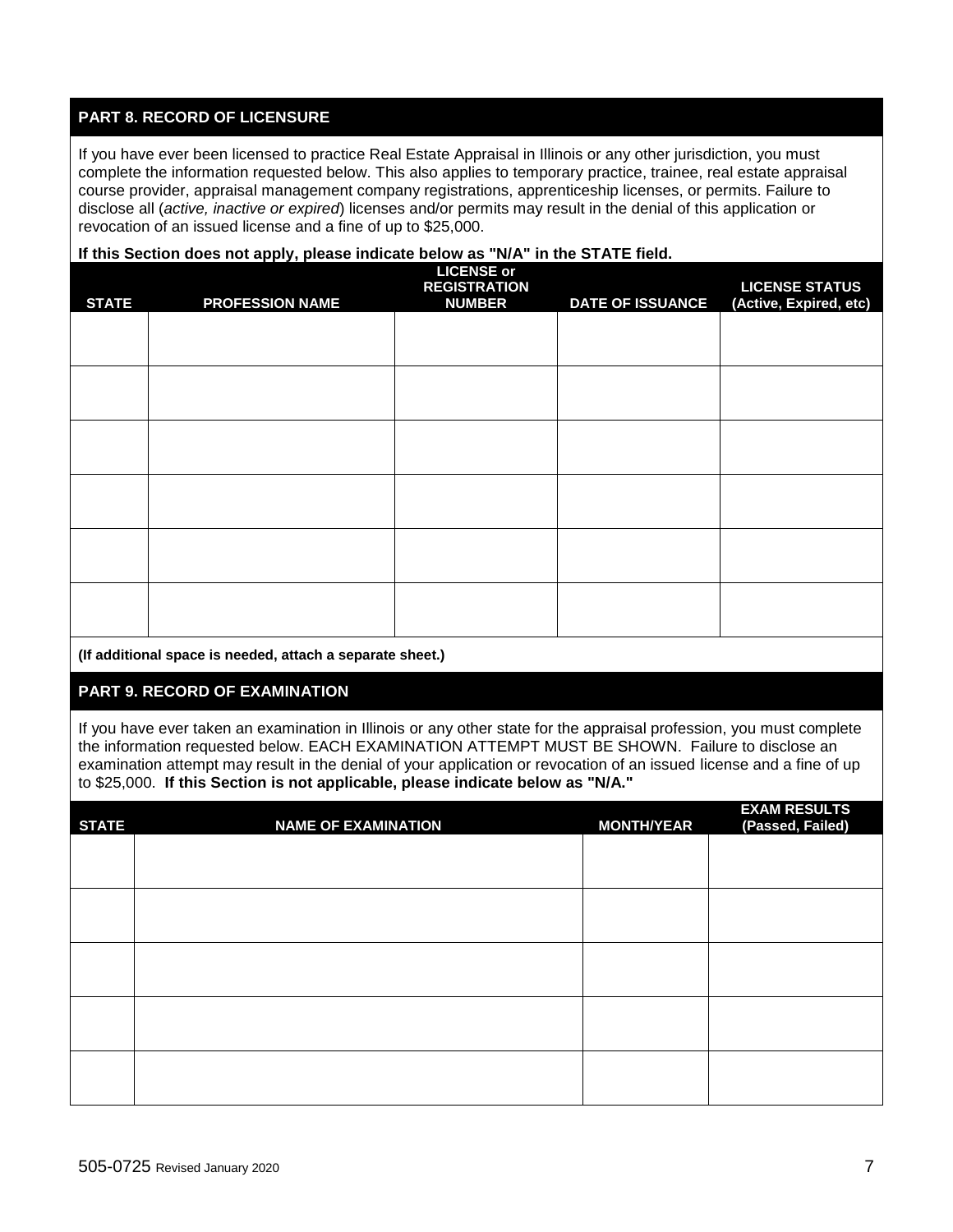### **PART 10. Criminal Background Check**

Individuals applying for licensure for professions that require fingerprints must submit to a criminal background check and provide evidence of fingerprint processing from a fingerprint vendor licensed by the Department. **Fingerprints must be taken within 60 days from the date that the application is submitted to the Department or the Department's testing vendor.**

Applicants may contact a licensed fingerprint vendor to schedule an appointment for fingerprinting by going to [https://www.idfpr.com/FPVendor.asp.](https://www.idfpr.com/FPVendor.asp) The **ISP** will transmit electronic results of fingerprint processing to the Department. A receipt issued by a licensed fingerprint vendor agency must be submitted with the application fee. The receipt shall be issued by the fingerprint vendor at the time that the fingerprints are obtained.

Out-of-State applicants who are unable to schedule an appointment for fingerprinting through a licensed fingerprint vendor need to complete the following steps:

- Obtain one (1) **Illinois State Police** (ISP) **Fee Applicant Card** for processing. Applicants may contact the Department at 1-800-560-6420 or send an email request on your profession page of the Department website at: [www.idfpr.com.](http://www.idfpr.com/) The ISP will transmit electronic results of the fingerprint processing to the Department.
- Complete Section 1 of the **Identity Verification Certifying Statement** form.
- The **Fee Applicant Card** shall be taken to a police department in another state to obtain classifiable prints.
- Section 2 of the **Identity Verification Certifying Statement** form shall be completed and signed by the police department.
- Go to<https://www.idfpr.com/licenselookup/fingerprintlist.asp> to select a licensed fingerprint vendor that has "**Card Scan**" capability. Contact the vendor to determine the fee for a "**Card Scan**".
- Mail the ORIGINAL **Identity Verification Certifying Statement** form (*with Sections 1 and 2 completed*), **Fee Applicant Card** and **fingerprint fee** to the licensed fingerprint vendor selected from the Division of Professional Regulation website.
- Mail the completed application, licensing fee and a **copy** of the **Identity Verification Certifying Statement** form (*with Sections 1 and 2 completed*) to the Division of Professional Regulation.

## **PRIVACY STATEMENT**

I, the undersigned, hereby authorize the release of any criminal history record information that may exist regarding myself from any agency, organization, institution, or entity having such information on file. I am aware and understand that my fingerprints may be retained and will be used to check the criminal history record information files of the Illinois State Police and/or Federal Bureau of Investigation. I also understand that if my photo was taken, my photo may be shared only for employment of licensing purposes. I further understand that I have the right to challenge any information disseminated from these criminal justice agencies regarding me that may be inaccurate or incomplete pursuant to Title 28 Code of Federal Regulation 16.34 and Chapter 20 ILCS 2630/7 of the Criminal Identification Act.

Original Signature of Applicant The Contract of Applicant Today's Date Today's Date